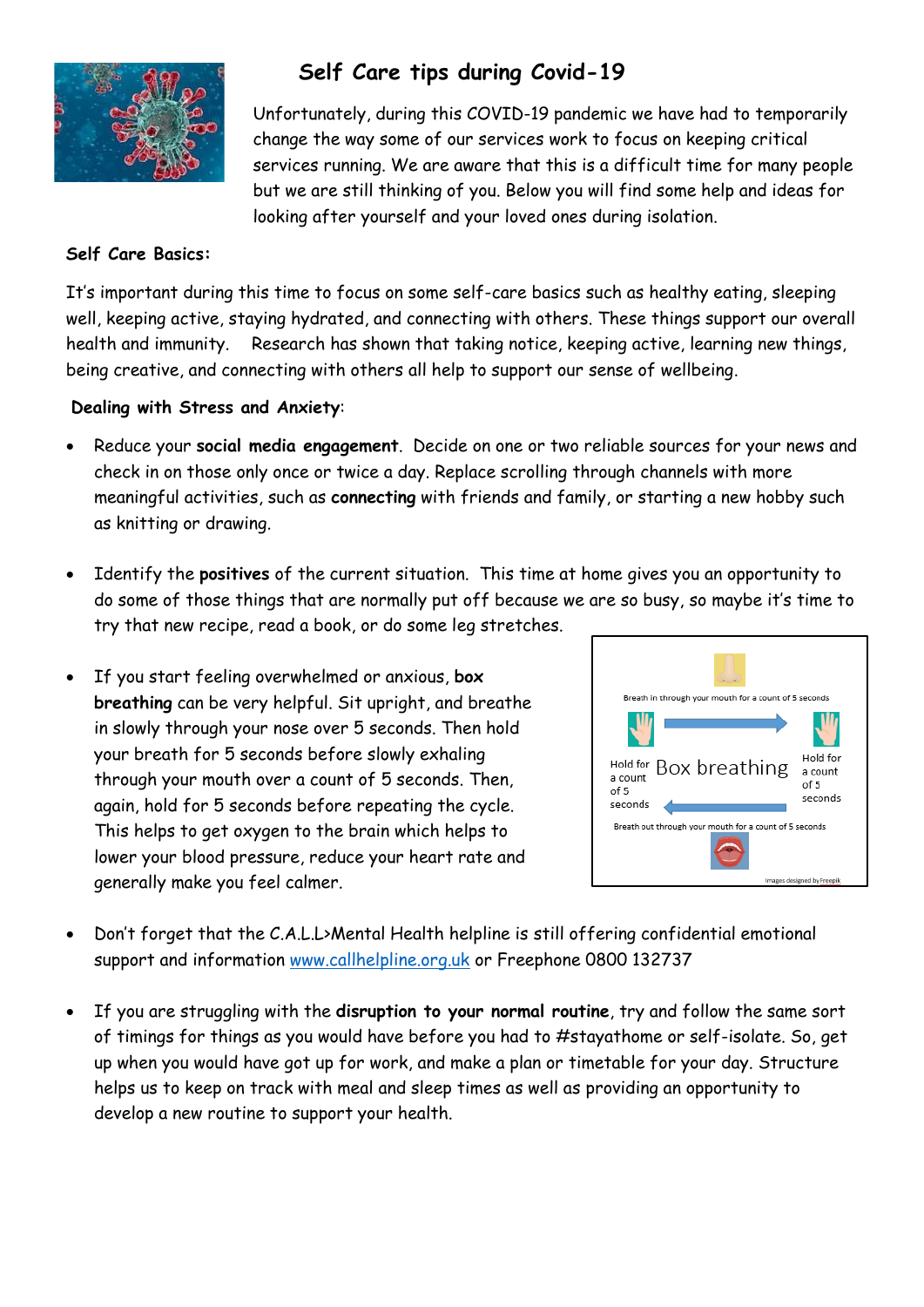## **Keeping engaged with your care**

- Stick to your **meal plan** if you are following one. Now is an important time to be taking good care of your body. If you are having difficulty accessing the foods you should be eating then see if friends or family members can help you identify sensible alternatives. And ask them for help with sticking to your structure too, if it will help. Remember, frozen fruit and vegetables often have similar levels of nutrients to fresh fruit and vegetables. Tinned vegetables can be a good alternative, especially since they last longer. If you are using tinned fruit try to get the ones in juice rather than syrup. And try to stick to the right portion sizes especially when you are cooking from scratch.
- More ideas, including some recipes, can be found here: [http://www.euro.who.int/en/health](http://www.euro.who.int/en/health-topics/health-emergencies/coronavirus-covid-19/novel-coronavirus-2019-ncov-technical-guidance/food-and-nutrition-tips-during-self-quarantine/_recache)[topics/health-emergencies/coronavirus-covid-19/novel-coronavirus-2019-ncov-technical](http://www.euro.who.int/en/health-topics/health-emergencies/coronavirus-covid-19/novel-coronavirus-2019-ncov-technical-guidance/food-and-nutrition-tips-during-self-quarantine/_recache)[guidance/food-and-nutrition-tips-during-self-quarantine/\\_recache](http://www.euro.who.int/en/health-topics/health-emergencies/coronavirus-covid-19/novel-coronavirus-2019-ncov-technical-guidance/food-and-nutrition-tips-during-self-quarantine/_recache)  **FASY MEALS** And there are some good ideas here too [www.lovefoodhatewaste.com/](http://www.lovefoodhatewaste.com/) More than 150 delicious, easy, EASY healthier recipes just a tap away Search by mealtime and save<br>shopping lists for later. The **One You Easy Meals app** is full of tasty, easy, healthy meal ideas too. A Second of the Second Party
- If you find that you are turning to **food for comfort** at this time, here's a link to a **Mindful Eating** resource <https://easo.org/top-tips-for-mindful-eating/>which can help you to listen to your stomach, satisfy your taste buds, and soothe your heart.
- There are a number of facebook **support groups** for those living with obesity and overweight:
	- Obesity UK ([www.obesityuk.org.uk/](http://www.obesityuk.org.uk/)) is a charity that aims to provide help, support and inspiration to children, families, young people and adults who are struggling with overweight and obesity. Check out [www.facebook.com/groups/hoopgroup/](http://www.facebook.com/groups/hoopgroup/) They run a number of specific groups too, including one for those who have had or are considering weight loss surgery.
	- The Weight Loss Surgery Information website ([www.wlsinfo.org.uk/](http://www.wlsinfo.org.uk/)) has links to support groups across the UK too.
	- The Obesity Action Coalition [\(www.obesityaction.org](http://www.obesityaction.org/)) has a members online forum as well as resources available through the website.
	- The World Obesity organisation have a dedicated area for those living with obesity and interested in patient advocacy. Signing up gives you access to a whole range of resources and links to other patient groups <https://www.worldobesity.org/patient-portal>

**Keeping moving** whilst at home is really important for your physical and mental wellbeing. Physical activity can help release stress and promote wellbeing, whether you do it outside, for example, walking in a park, or doing some stretches indoors. There are some good ideas here for exercises that don't need any equipment and can be achieved whatever your level of activity. <https://easo.org/staying-home-here-are-some-indoor-exercise-options/> And there are lots of videos on YouTube including Sarah's tips on getting active when you have been diagnosed with type 2 diabetes: https://youtu.be/LZIVVicC8DM If you keep a record of what you do each day it may help to motivate you to continue your new routine [https://www.nhsdirect.wales.nhs.uk/pdfs/physical\\_DIARYSHEET.PDF](https://www.nhsdirect.wales.nhs.uk/pdfs/physical_DIARYSHEET.PDF)

And you can find more general hints and tips about looking after your health and wellbeing, and more resources, here [https://phw.nhs.wales/topics/latest-information-on-novel-coronavirus-covid-](https://phw.nhs.wales/topics/latest-information-on-novel-coronavirus-covid-19/staying-well-at-home/)[19/staying-well-at-home/](https://phw.nhs.wales/topics/latest-information-on-novel-coronavirus-covid-19/staying-well-at-home/)